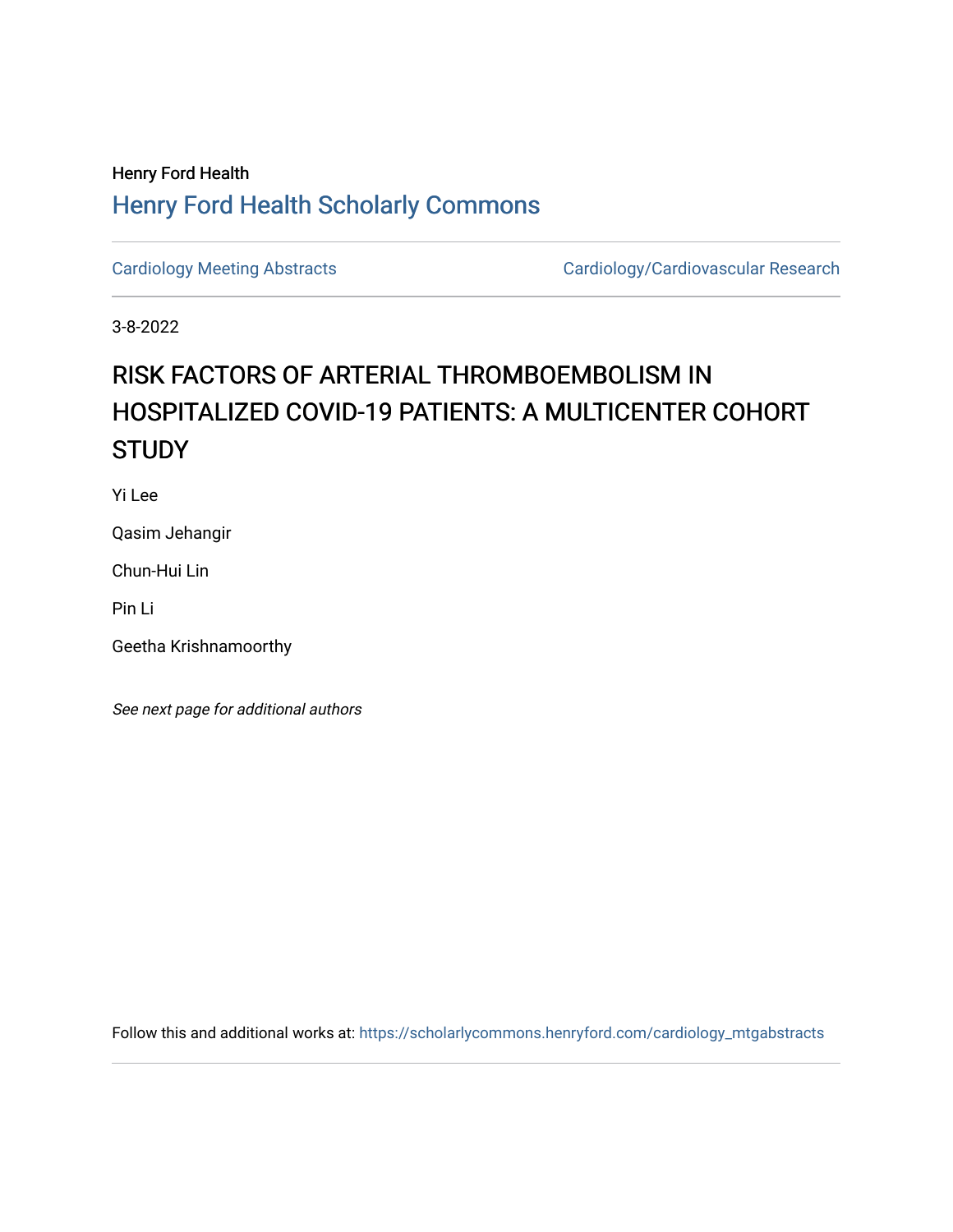## Authors

Yi Lee, Qasim Jehangir, Chun-Hui Lin, Pin Li, Geetha Krishnamoorthy, Anupam Sule, Dinesh Apala, Abdul R. Halabi, Kuritkumar Patel, Dee Dee Wang, Laila M. Poisson, and Girish B. Nair